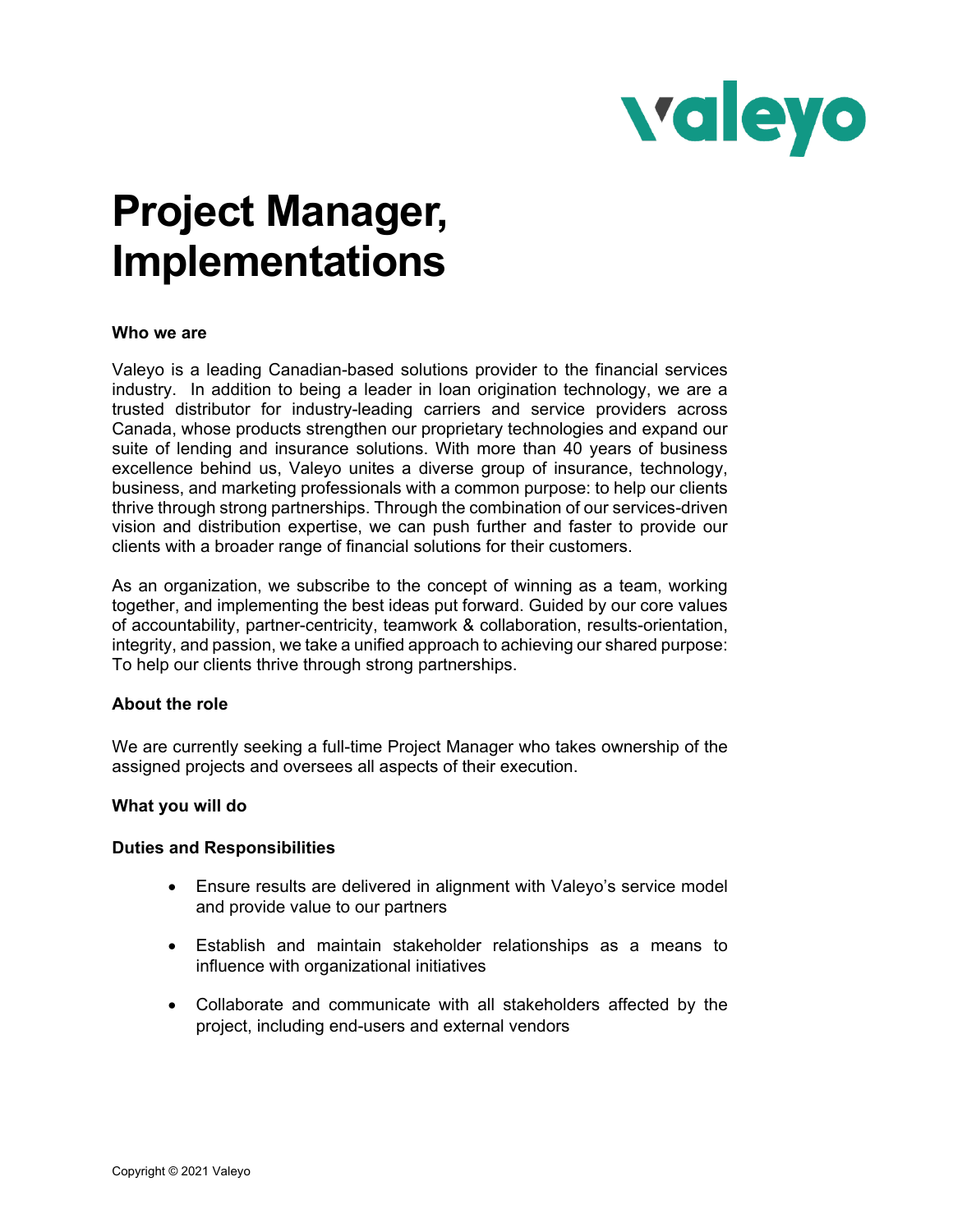

- Manage the scope, risks, issues, deliverables, and schedule of individual project tasks and deliverables
- Ensure adherence to quality standards, monitor project deliverables, and deliver analytics to measure project success as per Critical Success Factors defined at initiation of project
- Produce accurate and timely reports on project status throughout its lifecycle
- Assign project tasks and coordinate resources, including the review of individual issues and concerns (e.g., vacation and time-off requests) and resolve or escalate issues as needed
- Ensure continuous improvement of the PMO framework to meet quality standards
- Engage in professional development activities to remain current on industry and project management trends and innovations
- Anticipate contingencies as a means of preventing, detecting, and correcting obstacles

# **What you bring**

# **Qualifications / Skills and Experience**

- Post-secondary training in a technical or business discipline or equivalent work experience
- 3-5 years of experience in Project management in IT, Financial services or Insurance industry
- PMP Certification, PMI-ACP Certification is an asset
- Strong command and control on holding people accountable and driving results
- Business (Lending and Insurance) and Systems Analysis Skills is an asset
- A self-starter; takes initiative, Strong learner; supports continuous learning
- Advanced knowledge of productivity tools including MS Office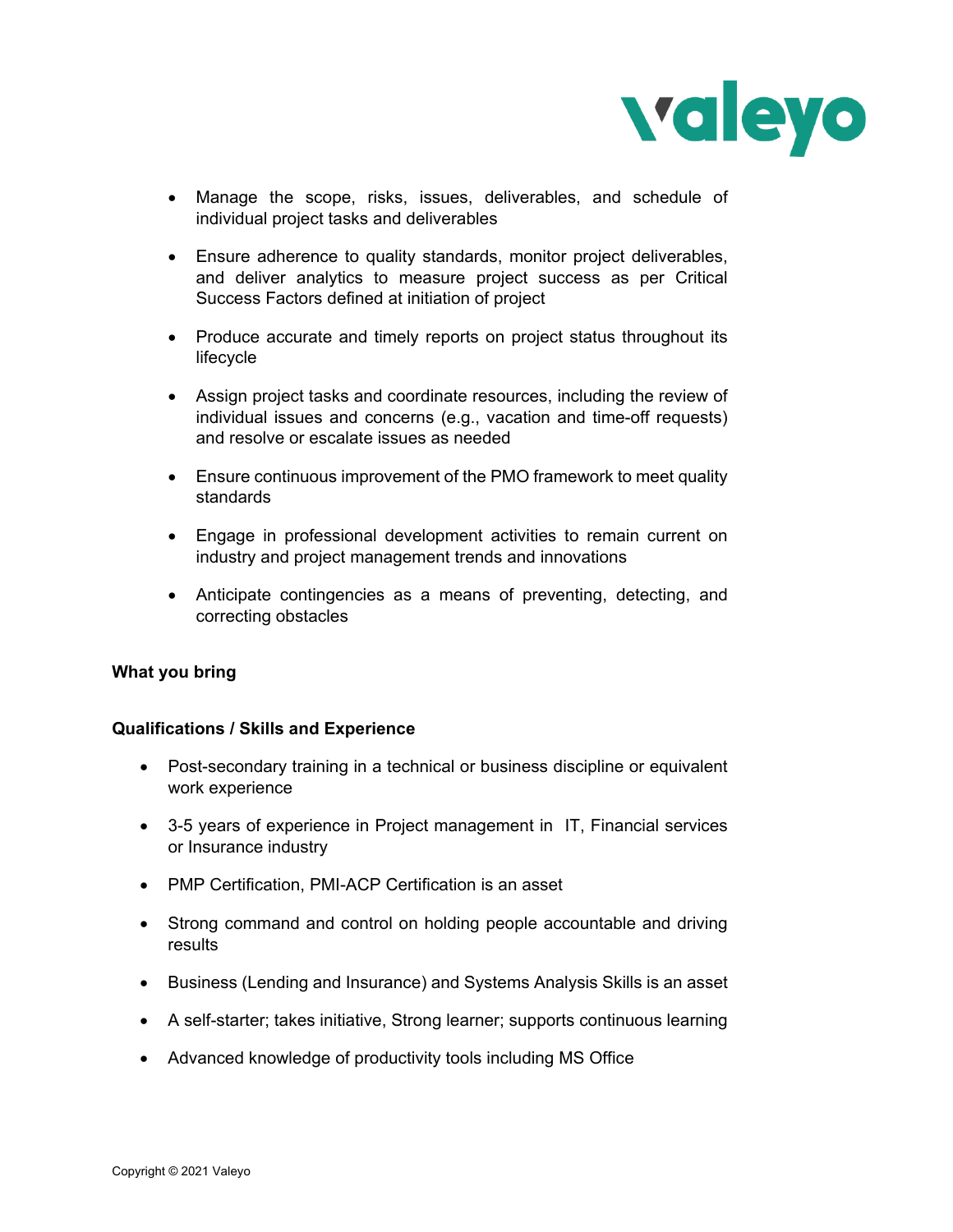

• Independent problem-solving initiative and approach towards task and time management

# **The Valeyo Way:**

Through collaboration and innovation, everything we do at Valeyo is focused on people - those we help and those we hire.

It's #thevaleyoway to empower our people with autonomy to make decisions that align with our values, to treat each other with compassion focusing on what we can accomplish as a team; and to recognize our individual and collective efforts.

We share a passion and drive for success and are proudly diverse team. Embracing our differences enhances everything we are involved in from our social awareness as an organization, to our creative problem solving, to the communities we support.

We offer our team the best of both worlds: a fast-paced, innovative environment and an established organization. This includes:

- $\bullet$  A healthy, fulfilling work-life balance through a flexible hybrid work model, a Health and Personal Spending Account, plus the comprehensive benefits and perks of a financially stable organization including Group Retirement Savings Plan (RRSP) with a company match for Deferred Profit Sharing Plan (DPSP) and a generous paid-time-off policy including vacation, personal/sick time, wellness day and statutory holidays.
- A continuously evolving people-first environment that takes time to have some fun (virtual team building events including scavenger hunts, charity drives, FitBit challenges, photo challenges, virtual social events, including team lunches, and once we're able to safely do so, awesome potlucks, costume competitions, and karaoke battles) while providing access to professional development opportunities through training and educational assistance programs.
- A bigger than us outlook. Valeyo is committed to conducting its business activities in responsible manner with emphasis on those that are most relevant to our business: including ethical behavior, concern for employee health and safety, care for the environment and respect for the communities we serve.